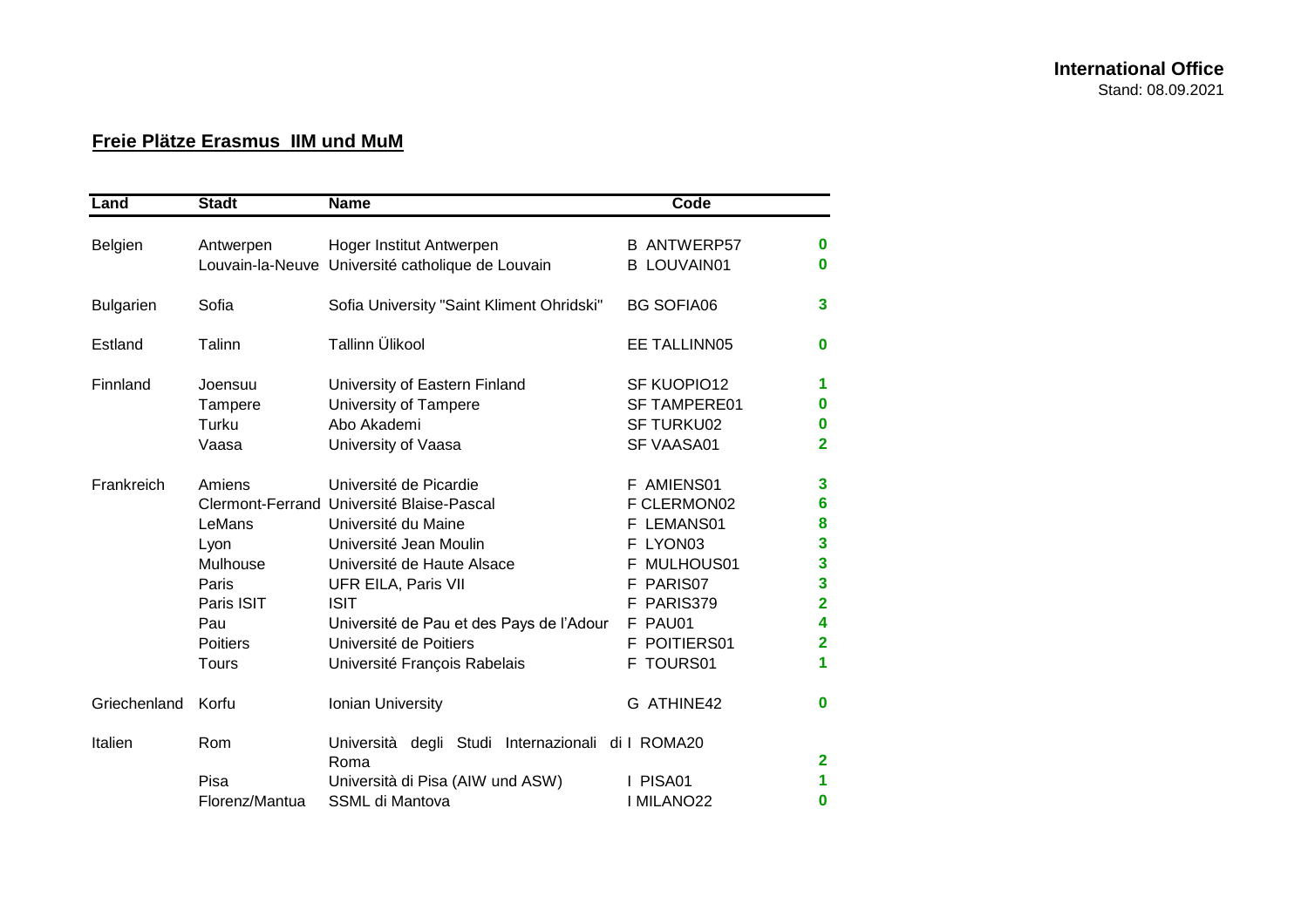| Kroatien   | Osijek<br>Zagreb<br>Zadar                                                 | University of Osijek<br>University of Zagreb<br>University of Zadar                                                                                                                                    | HR OSIJEK01<br>HR ZAGREB01<br>HR ZADAR01                                                         | $\overline{\mathbf{2}}$<br>$\overline{2}$<br>$\overline{\mathbf{2}}$ |
|------------|---------------------------------------------------------------------------|--------------------------------------------------------------------------------------------------------------------------------------------------------------------------------------------------------|--------------------------------------------------------------------------------------------------|----------------------------------------------------------------------|
| Litauen    | Siauliai                                                                  | Siauliai University                                                                                                                                                                                    | LT SIAULIA01                                                                                     | 3                                                                    |
| Malta      | Malta                                                                     | University of Malta                                                                                                                                                                                    | MT MALTA01                                                                                       | $\mathbf 0$                                                          |
| Norwegen   | Halden<br>Trondheim                                                       | <b>Ostfold College</b><br><b>NTN Universitet Trondeheim</b>                                                                                                                                            | N HALDEN02<br>N TRONDHE01                                                                        | 1<br>0                                                               |
| Österreich | Graz                                                                      | Karl-Franzens-Universität                                                                                                                                                                              | A GRAZ01                                                                                         | 0                                                                    |
| Polen      | Warschau                                                                  | Uniwersytet Warszawski                                                                                                                                                                                 | PL WARSTAW01                                                                                     | 0                                                                    |
| Portugal   | Porto                                                                     | Universidade do Porto                                                                                                                                                                                  | P PORTO02                                                                                        | 0                                                                    |
| Schweden   | <b>Boras</b>                                                              | University of Boras                                                                                                                                                                                    | S BORAS01                                                                                        | 0                                                                    |
| Schweiz    | Chur                                                                      | FHO Fachhochschule Ostschweiz                                                                                                                                                                          | CH ST-GALL08                                                                                     | 3                                                                    |
| Slowenien  | Ljubljana                                                                 | Univerzy v Lubljana                                                                                                                                                                                    | SI LUBLJA01                                                                                      | 3                                                                    |
| Spanien    | Granada<br>Jaen<br>Madrid<br>Oviedo<br>Salamanca<br>Sevilla<br>Valladolid | Universidad de Granada<br>Universidad de Jaen<br>Universidad Complutense de Madrid<br>Universidad de Oviedo<br>Universidad de Salamanca / Avila<br>Universidad de Sevilla<br>Universidad de Valladolid | E GRANADA01<br>E JAEN01<br>E MADRID03<br>E OVIEDO01<br>E SALAMAN02<br>E SEVILLA01<br>E VALLADO01 | 1<br>1<br>4<br>5<br>$\overline{2}$<br>1<br>6                         |
| Türkei     | Izmir<br>Istanbul<br>Istanbul                                             | Ege Üniversitesi Izmir<br><b>Okan University</b><br>Marmara Universitesi                                                                                                                               | TR IZMIR02<br>TR ISTANBU22<br>TR ISTANBU05                                                       | 1<br>0<br>1                                                          |